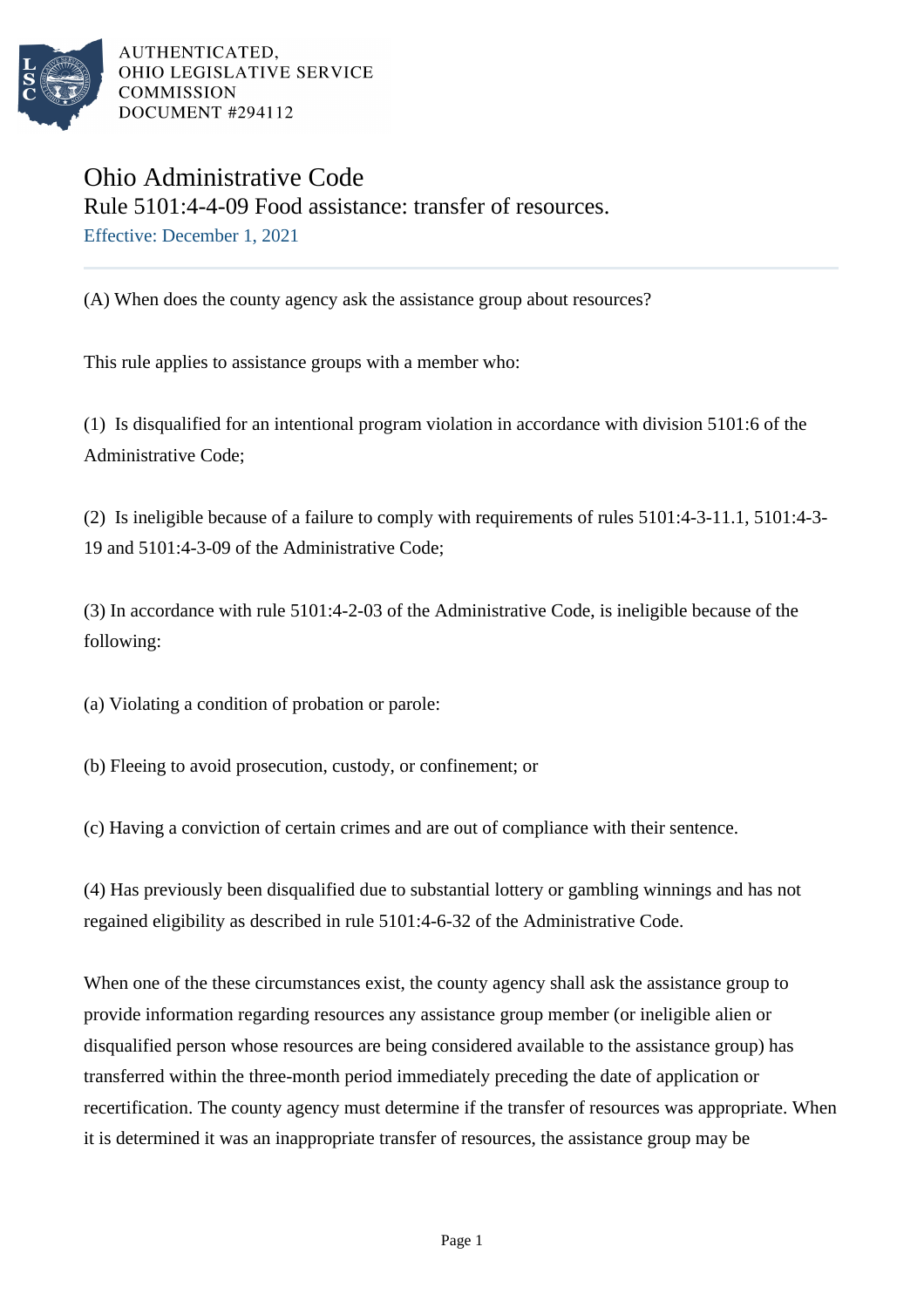

AUTHENTICATED, OHIO LEGISLATIVE SERVICE **COMMISSION** DOCUMENT #294112

disqualified for supplemental nutrition assistance program (SNAP) benefits.

(B) How does the county agency determine an inappropriate transfer?

(1) Assistance groups that have transferred resources for the purpose of qualifying or attempting to qualify for SNAP benefits shall be disqualified from participation in the program for up to one year from the date of the discovery of the transfer.

(2) The appropriate disqualification period, as described in paragraph (D) of this rule, shall be applied when the resources are transferred knowingly in the three-month period prior to application or when they are transferred knowingly after the assistance group is determined eligible for benefits. Example: assets the assistance group acquires after being certified for benefits that are transferred to prevent the assistance group from exceeding the maximum resource limit.

(C) When is a resource transferred and considered an appropriate transfer?

(1) Resources consisting of excluded personal property such as furniture or money that, when added to other nonexempt assistance group resources, totaled less than the allowable resource limit at the time of the transfer;

(2) Resources sold or traded at or near fair market value;

(3) Resources that are transferred between members of the same assistance group (including ineligible aliens or disqualified persons whose resources are being considered available to the assistance group); and

(4) Resources that are transferred for reasons other than qualifying or attempting to qualify for SNAP benefits. Example: a parent placing funds into an educational trust fund for a dependent child.

(D) How is the disqualification period determined?

To calculate the total resources for the assistance group, start with the amount of the nonexempt transferred resources added to the other countable resources. The amount that exceeds the resource